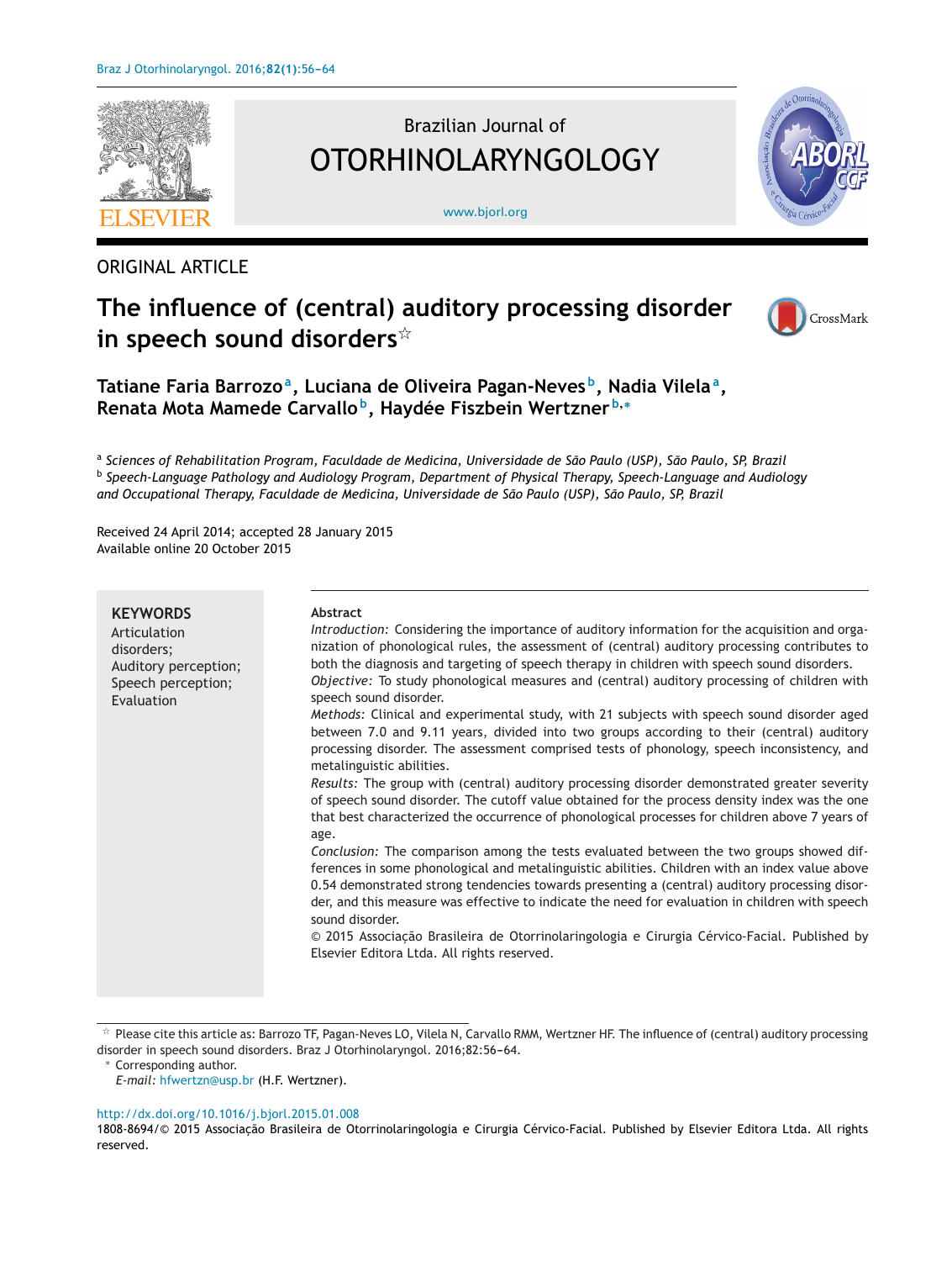

## **Introduction**

Several aspects have been explored in the studies of children with speech sound disorder (SSD), which is a speech disorder characterized by an inadequate use of phonological rules of language (DSM-IV F80.0 - 315.39). The dynamic models that attempt to explain the development of speech production indicate an interaction between auditory per-ception, sound production, and sound representation.<sup>[1,2](#page-7-0)</sup> Thus, a detailed observation of the performance of children with SSD regarding central auditory processing skills can contribute a great deal to the understanding of speech and language manifestations. The central question of this study was to investigate whether children with SSD who were diagnosed late (between 7 and 9 years, 11 months) also have (central) auditory processing disorders.

An impairment in the phonological system is the main feature of SSD and may stem from specific difficulties related to cognitive-linguistic processing (organization of phonological rules), auditory processing, and/or speech production. The interrelationship among these three processings has been the subject of several studies $3-5$  that sought to improve the understanding of the manifestations observed in children with SSD.

Regardless of the SSD classification system used, the literature points to the existence of subtypes,  $6,7$  demonstrating a variety of difficulties that may exhibit different manifestations and varying degrees of expression. Such manifestations can be identified by various tests complementary to phonological tests; for instance, speech inconsistency, metalinguistic skills, and those involving auditory organization, assessed in (central) auditory processing (CAP) tests.

The classification of SSD severity is a complex task, because the clinician must consider the phonological changes, speech intelligibility, and age of the child, among other factors. Some severity index classifications can be found in the literature, such as the Percentage of Consonants Correct (PCC), $8$  its revised version, the PCC-R, $9$  and the Process Density Index (PDI).<sup>[10](#page-8-0)</sup>

Both PCC and PCC-R are intended to indicate the percentage of correct consonants in a conventional speech sample. The main difference between these tools is the fact that PCC considers substitutions, omissions, and distortions as speech errors, while PCC-R considers only consonant substitutions and omissions as errors.

PDI verifies the occurrence of phonological processes, and is distinct from PCC and PCC-R, inasmuch as these two latter indexes account for the correct consonants of speech samples. PDI is inversely proportional to PCC and to PCC-R, in that the lower the value of PCC (or of PCC-R), the higher the value of PDI; that is, the lower the percentage of correct consonants employed in speech, the higher the frequency of use of phonological processes.<sup>[11](#page-8-0)</sup>

PCC-R and PDI have been applied on Brazilian Portuguese (BP)-speaking children with SSD in the same region of the country where the children of this study live. Studies show that this is an efficient index for classifying SSD severity.<sup>12-14</sup>

Intelligible speech depends on efficient phonological programming, which reflects the individual's ability to select the target phoneme and organize the sounds in the correct sequence.<sup>[15](#page-8-0)</sup> Difficulty in phonological programming can be evaluated by the speech inconsistency test, $12,15$  which indicates a possible deficit in cognitive-linguistic processing that interferes with the internalization of phonological rules of the language the child is exposed to.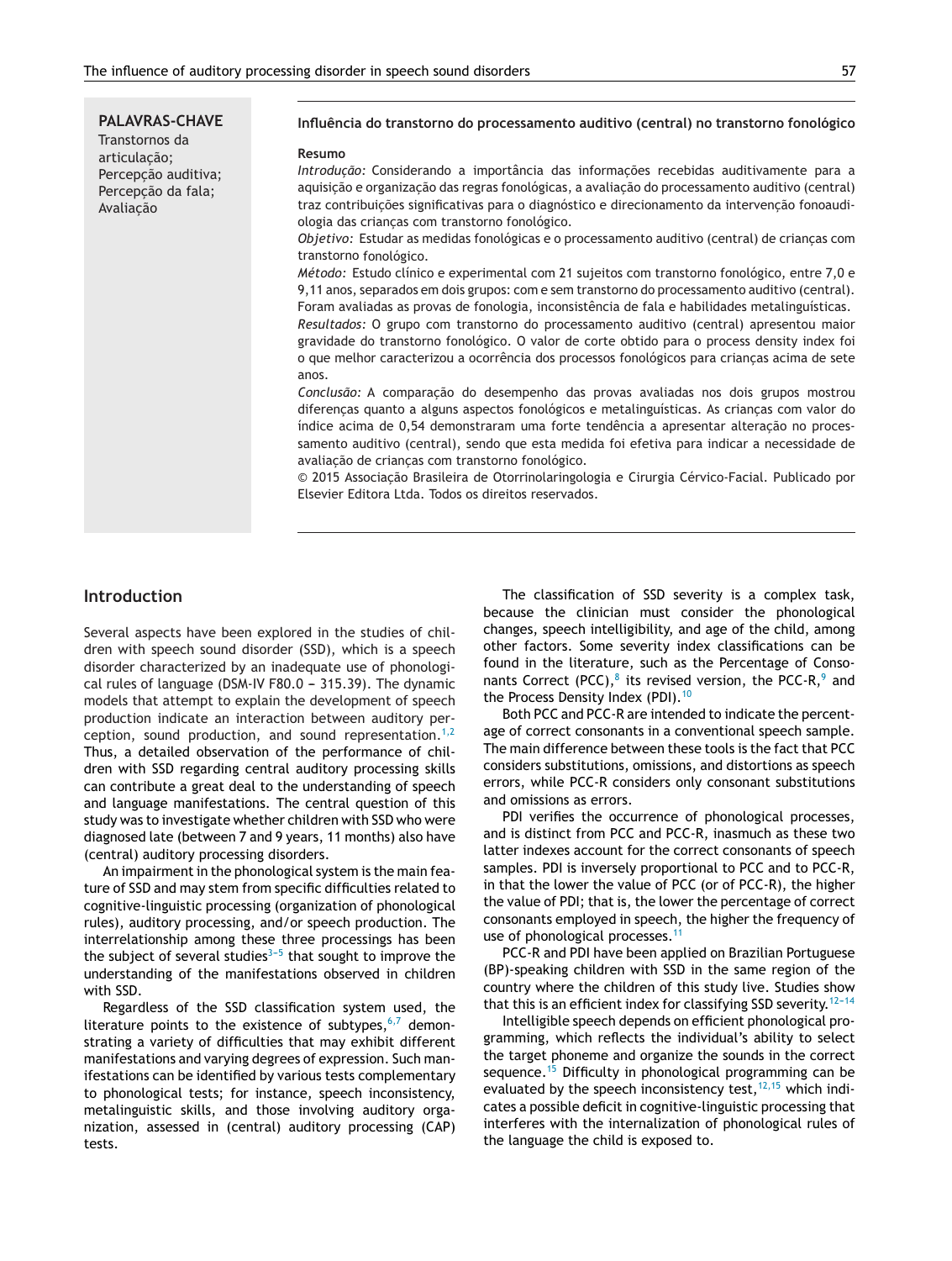An important feature of school-age children with SSD is that they usually show difficulties related to phonological processing; therefore, analyzing the awareness of smaller units that make up speech is an important step in evaluating these children. Several metalinguistic skills are assessed in school-age children, including rhyme and alliteration. The Phonological Sensitivity Test (PST)<sup>[16](#page-8-0)</sup> checks the phonological coding strategies of the child, through an evaluation of metalinguistic skills of rhyme and alliteration (equal and different). This test has two versions: auditory (with auditory support) and visual (with both auditory and visual support), which was designed to verify if children with SSD benefit from visual support.

To further complement the identification of difficulties faced by children with SSD and considering the interaction of auditory information received  $-$  in association with the acquisition and organization of phonological rules in this population  $-$  the evaluation of CAP brings significant contributions to the diagnosis of SSD and targeting for phonological intervention. This contribution occurs because (central) auditory processing disorder (CAPD), defined as a difficulty in processing sound information, may result in a difficulty in language development and in learning.<sup>[17](#page-8-0)</sup>

Although auditory difficulties are the primary complaints of children with CAPD, one study<sup>[18](#page-8-0)</sup> observed that other impairments can be identified, such as those related to language, to reading and writing, and also to learning difficulties.

Importantly, there are few studies that correlate SSD with CAP. This may be justified by the fact that SSD diagnosis is most often established in children aged 5-7 years, and also because the application of the CAP test is performed only after 7 years of age, due to necessity for the maturation of the structures involved.

Studies $19,20$  in children with other language impairments - for instance, specific language impairment and dyslexia - showed the importance of CAP assessment for complementing diagnosis, as children with these disorders may exhibit CAPD with an impairment in skills involving discrimination of speech sounds, and that may result in impaired and/or less stable neural representations of the sound, perhaps interfering with perception and speech production.

Several tests that assess auditory skills and that are already adapted to the Brazilian Portuguese language are available. Some of them have more use in the evaluation of CAP in children with SSD, by assessing specific speech understanding skills, without their results suffering interference from the phonological change presented by the child. Among these tests, the following are notable: Picture Identification with White Noise, which evaluates auditory closure ability; Dichotic Digit Test, which evaluates figure-ground ability; and Frequency Pattern and Duration Pattern Tests, which assess the hearing abilities of temporal ordering and interhemispheric transfer.

Faced with the diversity of correlated causes and of phonological manifestations found in children with SSD, it is critical to obtain more detailed descriptions on aspects that complement the phonological evaluation in these children.

The aim of this study was to investigate phonological measures and (central) auditory processing of children with speech sound disorder.

#### **Methods**

The study was approved by the Research Ethics Committee of the university where the study was conducted (No. 201/11). An informed consent was signed by the parent or guardian of each child.

Twenty-one subjects (both genders) diagnosed with SSD, with ages between 7.0 and 9.11 years, were included in this study. The diagnosis was established in a specialized laboratory linked to the university where the study was conducted.

According to CAP evaluation results, the subjects were allocated to the control group (CG), with 10 subjects without CAPD, or to the study group (SG), with 11 subjects with CAPD. As inclusion criteria, the child needed to have speech errors in the phonological test<sup>[21](#page-8-0)</sup> and an age appropriate performance on vocabulary, fluency, and pragmatic evaluations of the ABFW Child Language Test in phonology, vocabulary, fluency, and pragmatic areas<sup>22</sup>; needed to have completed the (central) auditory processing (CAP) examination<sup>23</sup>; needed to have his/her hearing thresholds within the normal range; and could not have undergone speech therapy. In addition, the Speech Inconsistency Test  $(SIT)^2$  $(SIT)^2$  and the PST were applied.<sup>[16](#page-8-0)</sup> All participants were Brazilian Portuguese-speaking subjects.

The phonology evaluation of the  $ABFW<sup>21</sup>$  $ABFW<sup>21</sup>$  $ABFW<sup>21</sup>$  consists of the picture naming task (N) that includes 34 figures with 90 correct consonants, and the imitation of words task (I) with 39 words totaling 107 correct consonants. The two phonology tests were transcribed twice by phonology researchers. The agreement between the transcripts was 90%. From the phonological tests, [P](#page-7-0)CC, $8$  PCC-R, $9$  [a](#page-8-0)nd PDI<sup>[10](#page-8-0)</sup> severity indexes, the number of different types of phonological processes, as well as the occurrence of each process, were calculated. The following phonological processes were analyzed: syllable reduction (SR); consonant harmony (CH); stopping (S); velar backing (VB); palatal backing (PB); velar fronting (VF); palatal fronting (PF); liquid simplification (LS); cluster reduction (CR); final consonant deletion (FCD); stop voicing (SV); fricative voicing (FV); stop devoicing (SD); and fricative devoicing (FD).

 $SIT<sup>12</sup>$  $SIT<sup>12</sup>$  $SIT<sup>12</sup>$  consists of 25 pictures named three times in different sequences, interspersed by distracting activities. The three namings of each word were analyzed and classified, and the subject was considered as consistent when he/she named the picture equally in three different times, and as inconsistent when at least one of the namings was performed differently. The speech inconsistency index $12$  represents the percentage of inconsistent words in the test and was analyzed according to the criteria established by the authors, determining who is consistent or inconsistent, considering the established cut-off values according to gender and age. Subjects were considered inconsistent when they achieved inconsistency index rates below the cutoff values. For girls aged 5.0-7.6 years, the cutoff value is  $\geq$ 21.5%; for the age group above 7.6 years, it is  $\geq$ 14.5%. For boys aged 5.0-7.6 years, the cutoff value is  $\geq$ 31.9%; for the age group above 7.6 years, it is  $\geq$ 17.6%.

For the evaluation of metalinguistic skills (rhyme and alliteration, equal and different), the  $PST^{16}$  $PST^{16}$  $PST^{16}$  in its auditory and visual versions was applied. This is a test divided into four parts that verify the performance in rhyme (equal and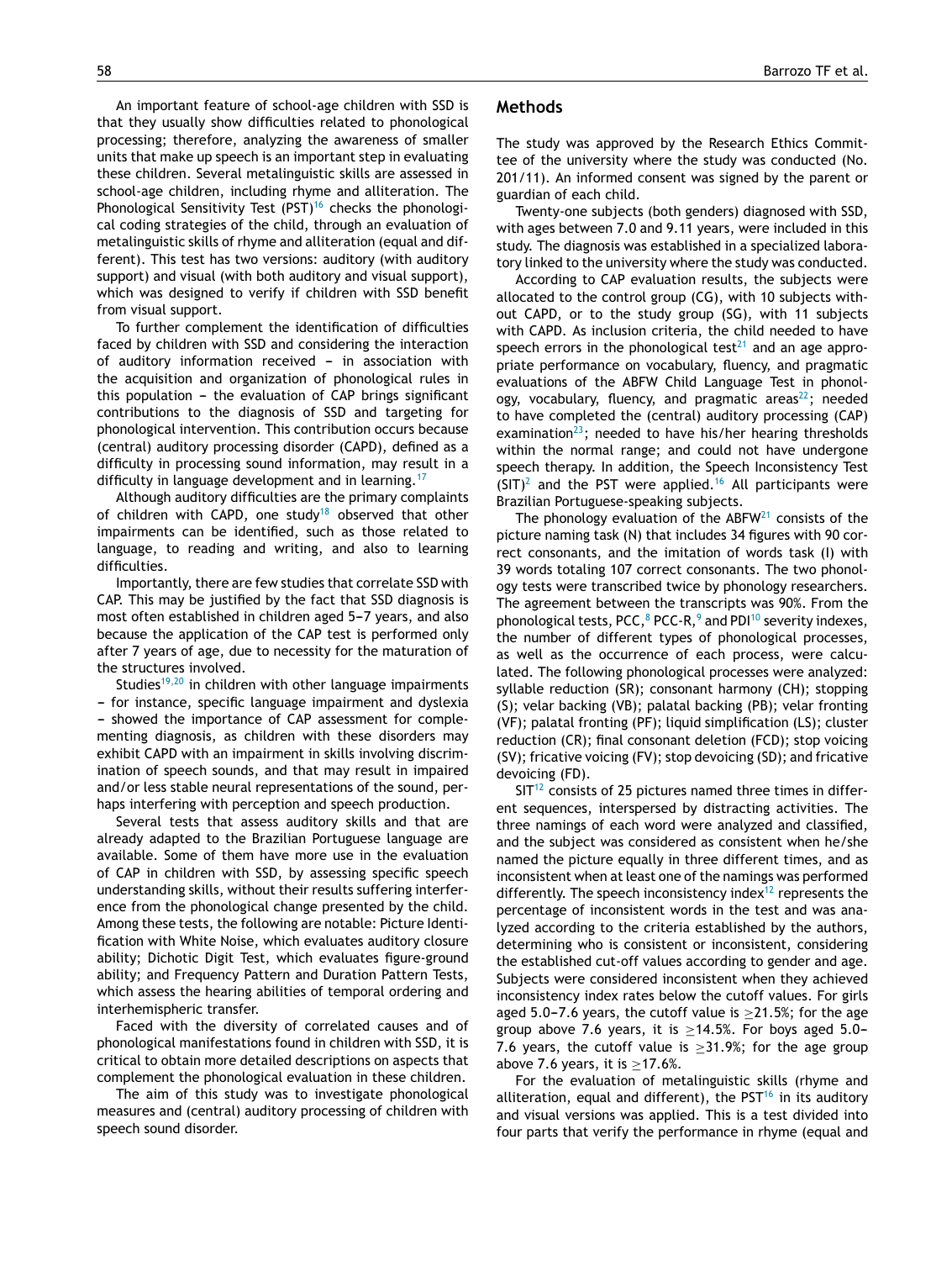|                                          | Imitation of words task |            |               | Picture naming task |                                          |                        |              |               |                    |
|------------------------------------------|-------------------------|------------|---------------|---------------------|------------------------------------------|------------------------|--------------|---------------|--------------------|
| Phonological process                     | Group                   | $\sqrt{n}$ | Mean          | Standard deviation  | Phonological process                     | Group                  | $\mathsf{n}$ | Mean          | Standard deviation |
| SR                                       |                         |            | No occurrence |                     | SR                                       | $\mathsf{CG}\xspace$   | 10           | 0.2           | 0.7                |
|                                          |                         |            |               |                     |                                          | $\mathsf{SG}\xspace$   | 11           | 0.2           | 0.7                |
| $\mathsf{CH}% \left( \mathcal{M}\right)$ | $\mathsf{CG}\xspace$    | $10$       | 0.2           | 0.6                 | $\mathsf{CH}% \left( \mathcal{M}\right)$ | $\mathsf{CG}\xspace$   | $10$         | 0.2           | 0.7                |
|                                          | $\mathsf{SG}$           | 11         | 0             | 0                   |                                          | SG                     | 11           | $\mathbf 0$   | $\overline{0}$     |
| S                                        | $\mathsf{CG}\xspace$    | $10$       | $\mathbf{0}$  | $\pmb{0}$           | S                                        | $\mathsf{CG}\xspace$   | 10           | 0.4           | 1.4                |
|                                          | $\mathsf{SG}$           | 11         | 0.4           | 1.4                 |                                          | $\mathsf{SG}$          | 11           | $1.2$         | $\mathbf{2}$       |
| $\mathsf{VB}$                            | $\mathsf{CG}\xspace$    | $10$       | $\Omega$      | $\Omega$            | VB                                       | $\mathsf{C}\mathsf{G}$ | 10           | $\pmb{0}$     | $\mathbf 0$        |
|                                          | SG                      | 11         | 5.6           | 18.5                |                                          | SG                     | 11           | 6.1           | 20.1               |
| PB                                       |                         |            | No occurrence |                     | PB                                       | $\mathsf{CG}\xspace$   | 10           | 4.6           | 11.6               |
|                                          |                         |            |               |                     |                                          | SG                     | 11           | 4.1           | 13.7               |
| VF                                       | CG                      | 10         | 0.2           | 0.6                 | VF                                       | $\mathsf{CG}\xspace$   | 10           | $\mathbf{0}$  | $\mathbf{0}$       |
|                                          | $\mathsf{SG}$           | 11         | 27.3          | 46.7                |                                          | SG                     | 11           | 26.3          | 43.1               |
| PF                                       | $\mathsf{CG}\xspace$    | $10$       | 16.7          | 31.4                | $\ensuremath{\mathsf{PF}}$               | $\mathsf{CG}\xspace$   | 10           | $20\,$        | 26.7               |
|                                          | SG                      | 11         | 3             | 10                  |                                          | $\mathsf{SG}$          | 11           | $\mathbf 0$   | $\mathbf 0$        |
| LS                                       | $\mathsf{CG}\xspace$    | $10$       | 16.3          | 21.3                | LS                                       | $\mathsf{CG}\xspace$   | 10           | 22.7          | 26.8               |
|                                          | $\mathsf{SG}$           | 11         | 15.9          | 14.9                |                                          | $\mathsf{SG}\xspace$   | 11           | 14.9          | 19.2               |
| ${\sf CR}$                               | $\mathsf{CG}\xspace$    | $10$       | 29.2          | 27                  | ${\sf CR}$                               | $\mathsf{CG}\xspace$   | $10$         | $30\,$        | 29.6               |
|                                          | $\mathsf{SG}$           | 11         | 65.9          | 41.1                |                                          | $\mathsf{SG}$          | 11           | 55.7          | 40.8               |
| FCD                                      | $\mathsf{CG}\xspace$    | 10         | 10            | 13.5                | <b>FCD</b>                               | $\mathsf{CG}\xspace$   | 10           | $10\,$        | 21.6               |
|                                          | $\mathsf{SG}$           | 11         | 20.8          | 19.5                |                                          | $\mathsf{SG}\xspace$   | 11           | 27.3          | 27.2               |
| $\textsf{SV}$                            | $\mathsf{C}\mathsf{G}$  | 10         | 0.3           | 1.1                 | $\textsf{SV}$                            |                        |              | No occurrence |                    |
|                                          | $\mathsf{SG}$           | 11         | 0.6           | 1.4                 |                                          |                        |              |               |                    |
| SD                                       | $\mathsf{CG}\xspace$    | $10$       | 22.9          | 37.1                | ${\sf SD}$                               | $\mathsf{CG}\xspace$   | 10           | 22.1          | 39.8               |
|                                          | SG                      | 11         | 18.2          | 34                  |                                          | SG                     | 11           | 20.1          | 38                 |
| <b>FD</b>                                | CG                      | 10         | 24.4          | 36.2                | ${\sf FD}$                               | $\mathsf{CG}\xspace$   | 10           | 24.4          | 38.4               |
|                                          | SG                      | 11         | 23.2          | 33.5                |                                          | SG                     | 11           | 28.3          | 44                 |

<span id="page-3-0"></span>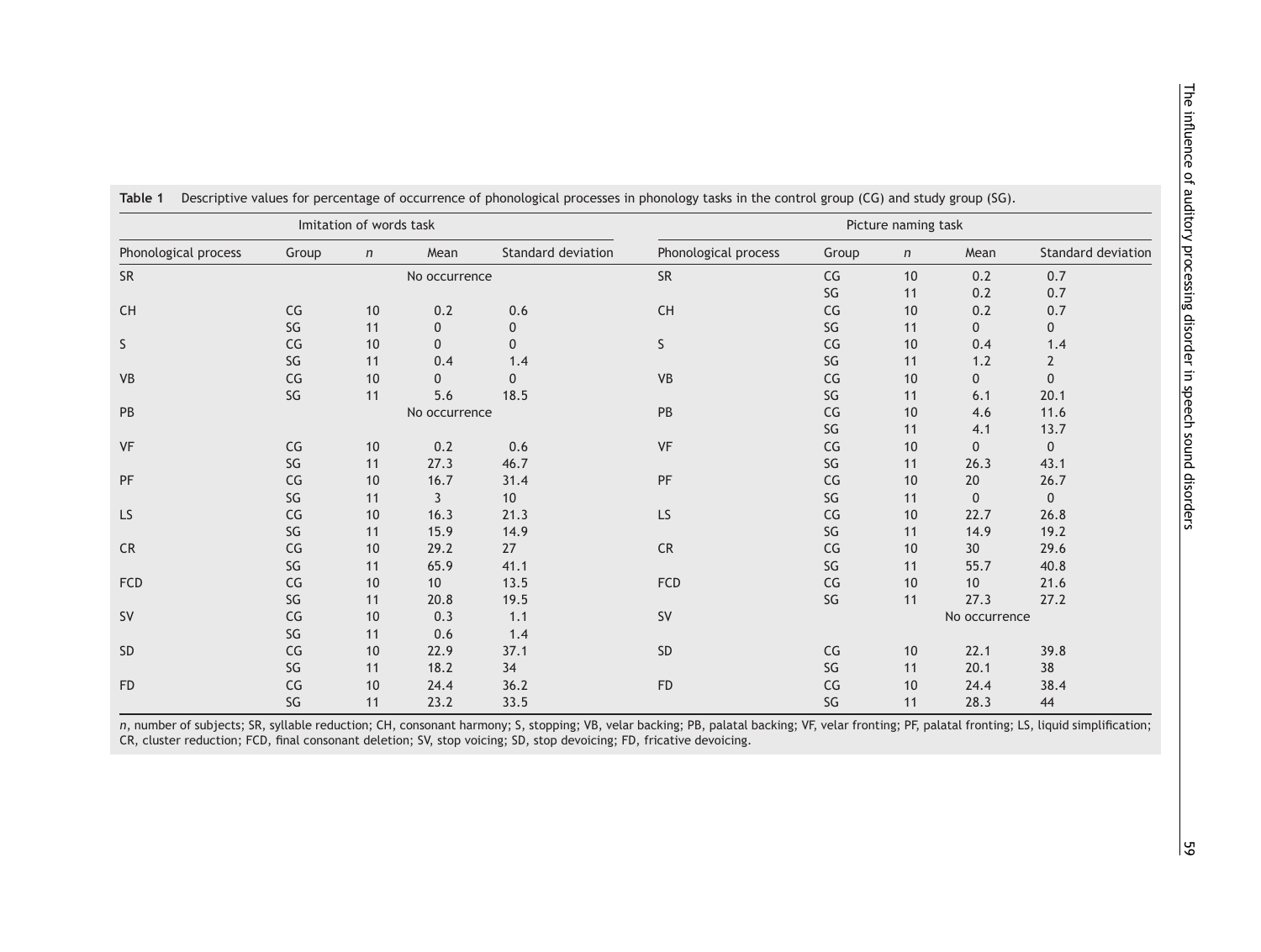<span id="page-4-0"></span>different) and alliteration (equal and different) skills. Each test consists of 15 items; the first three items are used to explain the test and the following 12 items, for application and analysis of responses. In the alliteration parts, the subject is requested to say which of the three words begins equally or differently from the target word; in the rhyme test, the subject is asked to say which of the three words ends equally or differently from the target word. The maximum value for correct answers for each test is 12.

The present study used both the Auditory Version (PST-A), wherein the subject has only auditory support when answering, and the Visual Version (PST-V), in which the subject has auditory support associated to visual support (pictures). The application of the test was divided into four sessions, to prevent interference of the subject's fatigue with the results, which were analyzed according to the criteria established in the literature.[16](#page-8-0)

The Picture Identification Tests with White Noise,  $24$ Dichotic Digit Test,  $25$  Frequency Pattern Test,  $26$  and Duration Pattern Test<sup>[26](#page-8-0)</sup> were employed for the assessment of CAP. The criterion for identifying APD in the tested subjects was an observed change in at least two of the four administered tests.[27](#page-8-0)

The evaluation of CAP was carried out in a specialized laboratory from the same university where the study was conducted. To perform this test, we used a GSI-61 Grason-Stadler audiometer with frequency range from 125 to 12,000 Hz, and an intensity variation of 10-110 dB HL for pure tone in the frequencies of 125 Hz and 12,000 Hz, and of −10 to 120 dB HL for the frequencies of 500, 750, 1000, 2000, 3000, 4000, 5000, and 6000 Hz. The calibration was carried out according to ANSI S3 6-1989; ANSI S3 43; IEC 645-1 (1992); IEC 645-2 (1993) and ISSO 389; UL 544, and was conducted in a soundproof booth (Siemens) calibrated according to ANSI S3 1-1991 standards.

#### **Statistical method**

The following statistical tests were used: Fisher's exact test, Student's *t*-test, and the Mann-Whitney test. As to hypothesis tests, the significance level was set at 0.05. The analysis **Table 2** *p*-Values obtained in the comparison of distribution of LS, CR, FCD, SD, and FD processes between Control Group and Study Group.

| Phonological process | Phonology task     |                |  |  |  |
|----------------------|--------------------|----------------|--|--|--|
|                      | Imitation of words | Picture naming |  |  |  |
| LS                   | 0.88               | 0.555          |  |  |  |
| <b>CR</b>            | 0.041a             | 0.079          |  |  |  |
| <b>FCD</b>           | 0.231              | 0.123          |  |  |  |
| <b>SD</b>            | 0.852              | 0.938          |  |  |  |
| <b>FD</b>            | 0.879              | 0.754          |  |  |  |

LS, liquid simplification; CR, cluster reduction; FCD, final consonant deletion; SD, stop devoicing; FD, fricative devoicing. Significant difference.

was performed using Minitab (version 16) and SPSS (version 18) statistical programs.

#### **Results**

In the analysis performed by gender in both groups, the results showed that although there was no difference between percentage distribution for this variable (*p* > 0.999, Fisher's exact test), it was noted that most of the subjects were male, both in the CG (7) and the SG (8).

Regarding the subjects' age, the values were CG (8.5) and SG (7.10); no significant differences between means of the groups were observed (*p* = 0.131, Student's *t*-test).

As to the number of different types of phonological processes in phonological tests, the results showed that SG participants used a mean of four types of phonological processes in each of the tasks. Conversely, CG participants used a mean of three types of phonological processes. Although the SG had a mean higher number of phonological processes regardless of phonological test, this difference was not significant with respect to imitation of words (*p* = 0.458) or to picture naming (*p* = 0.538).

The descriptive values for the percentage of occurrence of each phonological process in both phonological tasks [\(Table](#page-3-0) 1) show that the phonological processes with the

| Table 3 Descriptive statistics for Percentage of Consonants Correct (PCC), Percentage of Consonants Correct-Revised (PCC-R), |
|------------------------------------------------------------------------------------------------------------------------------|
| and Process Density Index (PDI) in the control group (CG) and study group (SG).                                              |

| Group   | $\mathsf{n}$ | Mean | Standard deviation | <b>Minimum</b> | Median | Maximum | p-Value            |
|---------|--------------|------|--------------------|----------------|--------|---------|--------------------|
|         |              |      |                    |                |        |         |                    |
| PCC     |              |      |                    |                |        |         |                    |
| CG      | 10           | 82.9 | 7.5                | 70.1           | 84.6   | 90.7    | 0.031a             |
| SG      | 11           | 74.7 | 11.1               | 62.6           | 73.8   | 95.3    |                    |
| $PCC-R$ |              |      |                    |                |        |         |                    |
| CG      | 10           | 88   | 7.5                | 72.9           | 89.3   | 98.1    | 0.014a             |
| SG      | 11           | 78.6 | 10.3               | 64.5           | 74.8   | 95.3    |                    |
| PDI     |              |      |                    |                |        |         |                    |
| CG      | 10           | 0.33 | 0.21               | 0.1            | 0.3    | 0.7     | 0.007 <sup>a</sup> |
| SG      | 11           | 0.64 | 0.32               | $\mathbf 0$    | 0.65   |         |                    |

*n*, number of subjects.

Statistics: Student's *t*-test.

a Significant difference.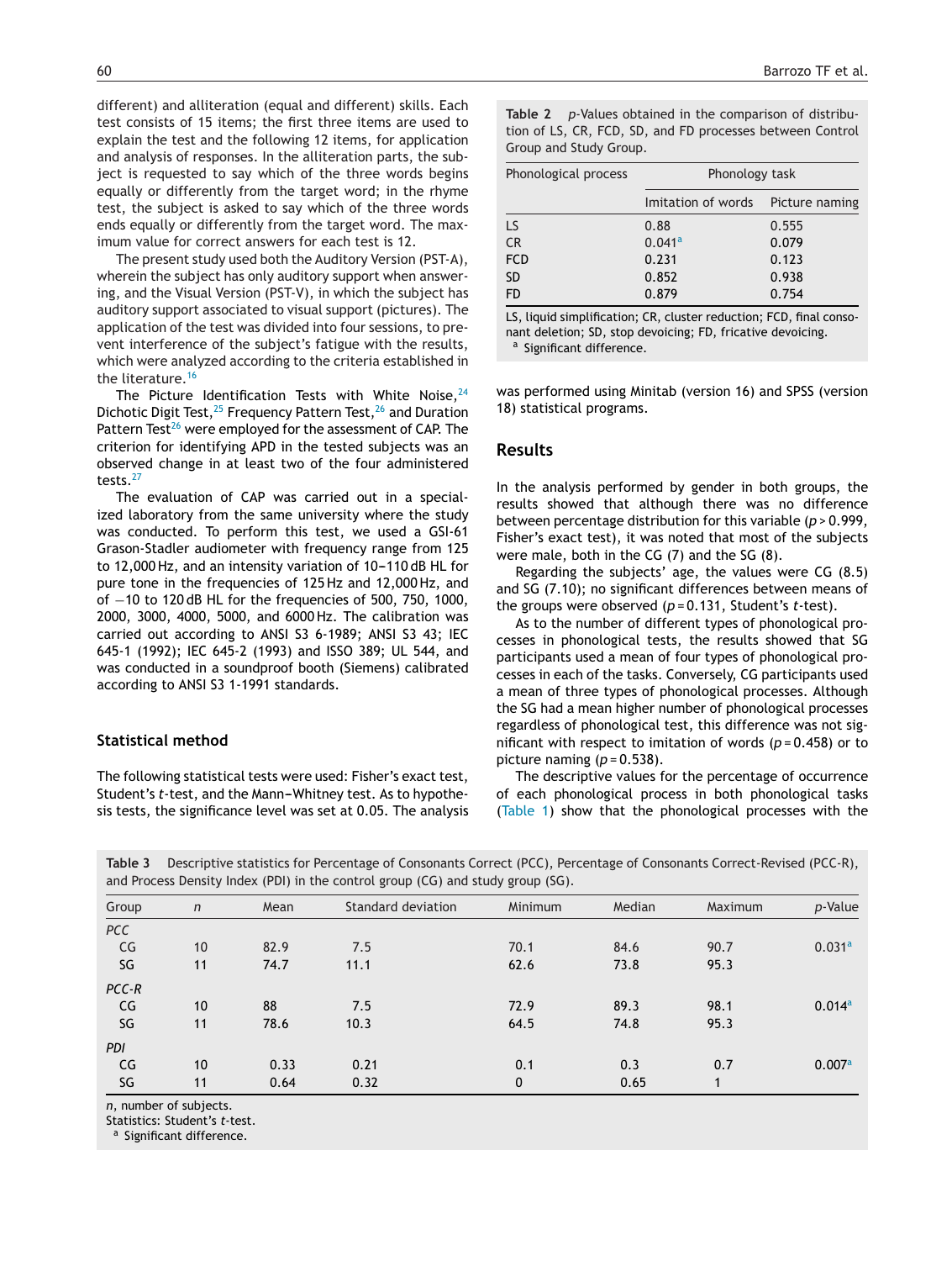

**Figure 1** Individual and mean values of Percentage of Consonants Correct (PCC), Percentage of Consonants Correct-Revised (PCC-R), and Process Density Index (PDI) in the control group (CG) and study group (SG).

highest mean percentage of occurrence were LS, CR, FCD, SD, and FD. Depending on these results, the distributions of these processes were compared between the two groups (CG and SG; [Table](#page-4-0) 2), and a difference was found only for CR in the word imitation test, indicating a higher occurrence of this process in SG.

The descriptive values of PCC, PCC-R, and PDI in each group [\(Table](#page-4-0) 3) showed that, for all severity indexes, there was a difference in the comparison between groups. It can be observed that the mean values of the PCC and PCC-R were lower in SG, and those of the PDI were higher in this group (Fig. 1).

For the PDI index, a receiver operating characteristic (ROC) curve was drawn (Fig. 2), indicating the nearest point of the upper left corner corresponded to the higher sensitivity (0.73) and specificity (0.90) values. A cutoff value of 0.54 was associated with this point. The area under the curve (AUC) of 0.79 confirmed the discriminatory power of the PDI. Thus, subjects with PDI  $> 0.54$  are most likely to belong to SG, i.e., to present an AP change.

The results of SIT classification suggested that, in both groups, the number of consistent children was higher: six in the CG and nine in the SG. However, no difference between the percentages of occurrence of inconsistent subjects in both groups (*p* = 0.268, Fisher's exact test) was found.

Distributions of frequencies and percentages of PST-A and PST-V in CG and SG [\(Table](#page-6-0) 4) showed no difference between percentages of impaired results in the four tests in both versions, both in the CG (*p* = 0.504) and the SG (*p* = 0.772, analysis of variance); however the percentage of impaired results was greater in the SG (*p* < 0.001, Fisher's exact test) in all PST-A tasks. In PST-V, the percentages of impaired results were higher in the SG (*p* < 0.001, Fisher's exact test), and this result was independent of the task (*p* = 0.196, analysis of variance).

Comparing PST-A *vs.* PST-V, a *p*-value of 0.095 was found; the lack of statistical power can be attributed to the small sample size in both groups.



**Figure 2** Receiver operating characteristic (ROC) curve for PDI.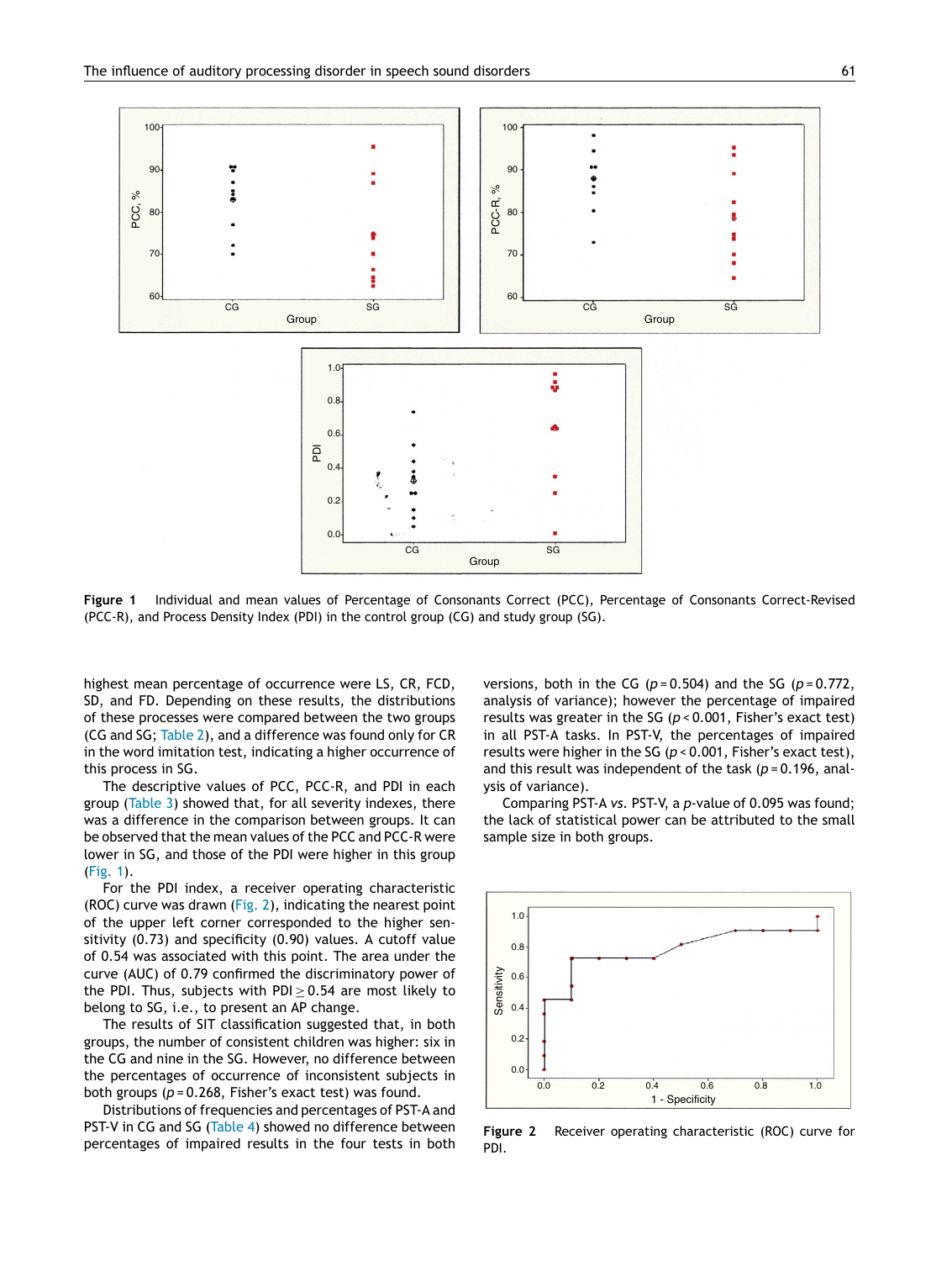|                  |                |           | $\mathsf{CG}\xspace$ | SG  |                |          |                |        |  |
|------------------|----------------|-----------|----------------------|-----|----------------|----------|----------------|--------|--|
|                  |                | Impaired  | Normal               |     |                | Impaired |                | Normal |  |
|                  | $\sqrt{n}$     | $\%$      | $\sqrt{n}$           | %   | $\sqrt{n}$     | $\%$     | $\sqrt{n}$     | $\%$   |  |
| PST-A            |                |           |                      |     |                |          |                |        |  |
| Initial sound    |                |           |                      |     |                |          |                |        |  |
| Equal            | $\mathbf{1}$   | 10        | 9                    | 90  | $\overline{7}$ | 63.6     | $\overline{4}$ | 36.4   |  |
| <b>Different</b> | $\pmb{0}$      | $\pmb{0}$ | 10                   | 100 | $\overline{7}$ | 63.6     | $\overline{4}$ | 36.4   |  |
| Final sound      |                |           |                      |     |                |          |                |        |  |
| Equal            | $\mathbf{1}$   | $10$      | 9                    | 90  | 9              | 81.8     | $\overline{2}$ | 18.2   |  |
| <b>Different</b> | $\mathbf{1}$   | 10        | 9                    | 90  | 8              | 72.7     | 3              | 27.3   |  |
| <b>PST-V</b>     |                |           |                      |     |                |          |                |        |  |
| Initial sound    |                |           |                      |     |                |          |                |        |  |
| Equal            | $\pmb{0}$      | 0         | 10                   | 100 | 6              | 54.6     | 5              | 45.4   |  |
| <b>Different</b> | $\pmb{0}$      | 0         | 10                   | 100 | $\overline{3}$ | 27.3     | 8              | 72.7   |  |
| Final sound      |                |           |                      |     |                |          |                |        |  |
| Equal            | $\overline{2}$ | 20        | 8                    | 80  | $\overline{7}$ | 63.6     | $\overline{4}$ | 36.4   |  |
| <b>Different</b> | $\mathbf 0$    | 0         | 10                   | 100 | 8              | 72.7     | 3              | 27.3   |  |

<span id="page-6-0"></span>**Table 4** Frequency distributions and percentages of Phonological Sensitivity Test-Auditory (PST-A) and Phonological Sensitivity Test-Visual (PST-V) in the control group (CG) and study group (SG).

*n*, number of subjects.

## **Discussion**

The manifestations of SSD are heterogeneous, which makes their classification difficult.<sup>[4](#page-7-0)</sup> Thus, the present study described the performance of children diagnosed with SSD in various phonological (number of different types of phonological processes, SSD severity, and speech inconsistency) and metalinguistic (PST-V and PST-A) skills, depending of the presence/absence of impairment in CAP.

The description of both groups, CG and SG, indicated no difference regarding the subjects' age; a male gender predominance was noted in both groups.

Among the phonological measures examined, the number of different types of phonological processes has shown no evidence of difference between CG and SG in both phonological tasks. Nevertheless, SG presented higher means for this variable, both in imitation of words as well as in picture naming tasks.

As for phonological process types with higher incidence, in general, the same findings already noted in previous studies with Brazilian Portuguese-speaking children were observed: SD, FD, LS, and CR.<sup>[13](#page-8-0)</sup> Considering that the present study compared the performance of children with SSD with and without CAPD, we found that CR was observed most frequently among these phonological processes, both in the CG and the SG. In addition, CR was the only phonological process that showed difference only in imitation of words test between the two groups, with greater occurrence in the SG, suggesting that a CAPD can hinder the phonological organization of complex structures.

Nonetheless, in the analysis of the three severity indices (PCC, PCC-R, and PDI), SG subjects presented higher SSD severity compared to subjects without CAPD, i.e., SG subjects had fewer correct consonants and higher incidence of phonological processes. In a study conducted among Brazilian Portuguese-speaking children with  $SSD^{28}$  $SSD^{28}$  $SSD^{28}$  and without CAPD, higher and more homogeneous values were found in the PCC-R index, suggesting that children with SSD and CAPD show higher SSD severity, i.e., greater phonological difficulty.

Evidence arising from the comparison of severity measures and phonological processes in children with SSD with and without CAPD is critical because, in general, very little is discussed about CAP in these children. Whereas studies using dynamic models related to the development of speech are advancing, the interaction between auditory perception and the production and phonological organization of speech sounds are becoming more appreciated.<sup>[1,2](#page-7-0)</sup> Accordingly, a verification of the relationship among phonological and CAP measurements in children over 7 years of age with SSD shows that searching for this relationship is not only appropriate but also necessary.

According to the literature,  $20$  close relationships are observed between speech impairment and CAPD, since CAP hinders the formation of phonemic representation in the brain, thus interfering with the learning of the rules of phonology, syntax, and semantics. The fact that SG subjects with CAPD employed a greater number of different types of phonological processes indicates greater difficulty in phonological representation, perhaps due to the difficulty that these subjects seem to have in retrieving the phonological representations through auditory feedback during speech production.[1](#page-7-0)

Among the indexes that characterize SSD severity, PDI was the one that best characterized the occurrence of all phonological processes in speech. Due to this finding, a ROC curve was constructed for PDI, in order to explore in greater detail the occurrence of phonological processes due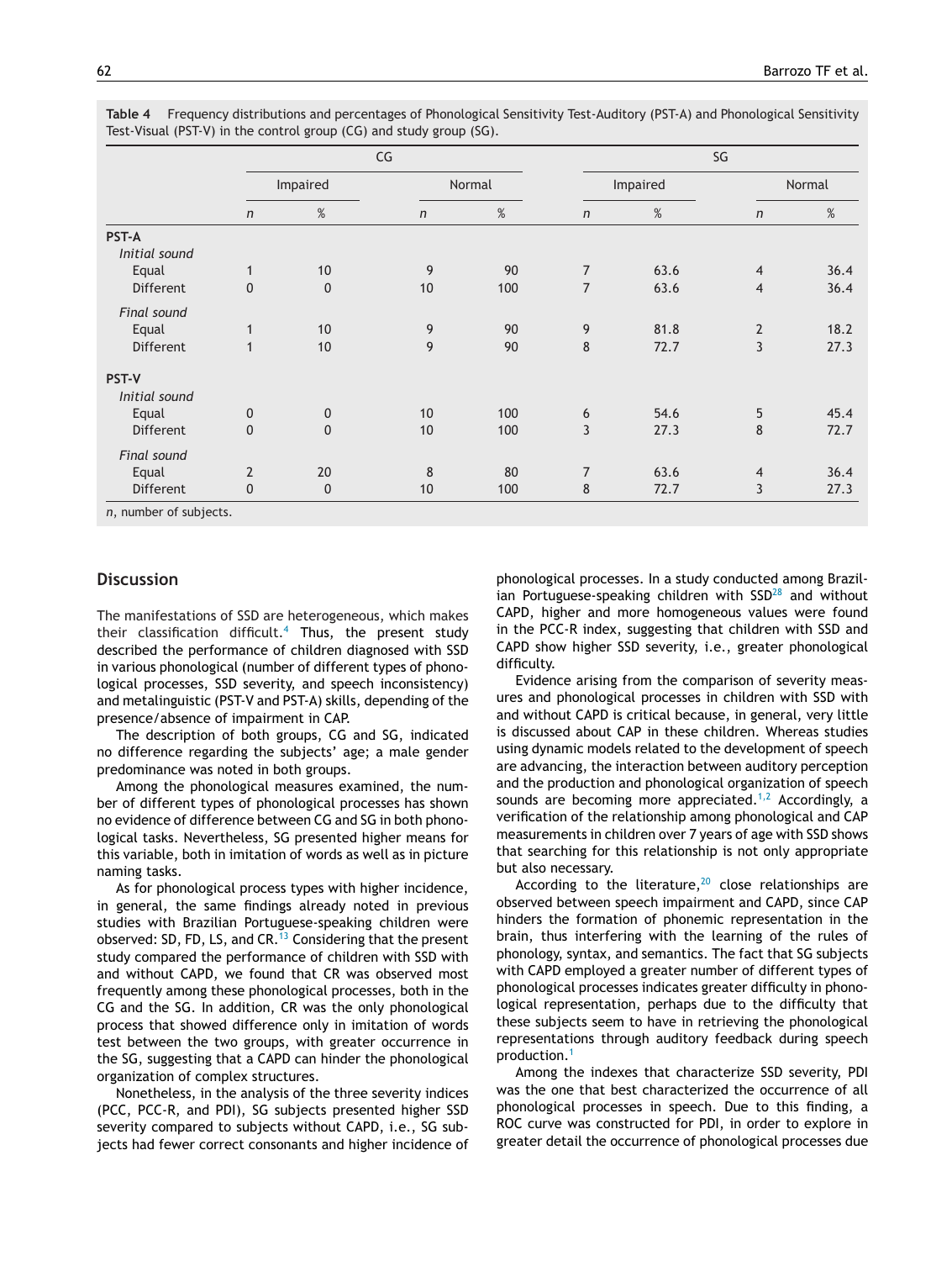<span id="page-7-0"></span>to CAPD. The cutoff value identified suggests that children with SSD aged 7 years and presenting PDI  $> 0.54$  may present CAPD. This cutoff value provides evidence that PDI, applied to speech samples at the time of the SSD diagnosis for children over 7 years of age, is effective to identify children in need of referral, on a priority basis, for evaluating CAP. By evaluating CAP, additional information can be obtained, greatly assisting the planning and execution of the treatment of each child.

The last phonological measure evaluated in the study - the speech inconsistency classification - was analyzed in order to determine whether children with inconsistent SSD had CAPD. Our study revealed no difference between groups and that, independently of the group, the number of consistent subjects was greater than the number of inconsistent ones. This result indicates that, for this sample of subjects, phonological programming did not suffer interfer-ence of CAPD. Studies<sup>[12,29](#page-8-0)</sup> that have already applied the speech inconsistency classification indicate that most children with SSD are consistent, i.e., they do not experience difficulty in phonological programming.

Regarding tests evaluating the metalinguistic skills of rhyme and alliteration, the study showed that the level of impaired results was higher in the SG in the four subtests and in both versions of the PST. This finding suggests a relationship between the skills involved in CAP with those of PST, i.e., if the child shows a CAPD, it is more likely that difficulties will occur in the metalinguistic skills of rhyme and alliteration. This can be explained by the greater difficulty of perception and of auditory organization presented by SG subjects, which interferes with the ability to answer each item correctly, as in the case of the PST, the child needs to retain the stimulus in its working memory and recognize if the initial or final sound is equal or different. This finding suggests an interrelationship of the processings involved in speech. $1,3$  Concerning PST, the present study compared the two versions of the test (visual and auditory), and found no difference between these versions in the two groups. Thus, the visual support provided by the pictures presented in PST-V did not help the performance of children with SSD and CAPD.

This study was designed to be able to ascertain if the phonological and metalinguistic manifestations of children with SSD differed according to the presence of a CAPD. The study of such relationship contribute to a more accurate diagnosis of SSD and to more effective interventions for children with this disorder. The analyses performed for phonological and metalinguistic measures indicated that children with SSD and CAPD have a more severe condition, present greater use of the CR phonological process, have more difficulty in rhyme and alliteration skills, and also did not benefit from visual cues for these skills.

An important finding of this study was the cutoff point established for the PDI, which effectively differentiated children with SSD and CAPD from those with SSD without CAPD. Therefore, PDI, which is an index that measures the occurrence of phonological processes in a speech sample, can be applied to the evaluation of SSD diagnosis, suggesting the need to evaluate the CAP in children with SSD aged over 7 years.

The principal limitation of this study was the relatively small number of participants, since the age required for assessing CAP is over 7 years, and the diagnosis of SSD is most often made before that age. That is the reason why the number of children who met the inclusion criterion of age was reduced.

This study is innovative because it demonstrated that children with SSD with a PDI value > 0.54 exhibit a strong tendency to present CAPD.

## **Conclusion**

A comparison of performances of children with SSD with and without CAPD showed evidence of differences among them on some phonological and metalinguistic skills. Children with SSD and CAPD showed higher occurrence of the phonological process of CR, greater difficulty in rhyme and alliteration tests and, in addition, were not benefited by the pictures provided at the PST-V. They had lower PCC-R and higher PDI values. In addition, children with SSD with a PDI value above 0.54 demonstrated a strong tendency to have CAPD, and this measure was effective to identify children with SSD in need of a CAP evaluation.

### **Funding**

This study was funded by CAPES - Institutional Quota (Social Demand) - Universidade de São Paulo.

## **Conflicts of interest**

The authors declare no conflicts of interest.

#### **Acknowledgement**

CAPES scholarship.

## **References**

- 1. [Guenther](http://refhub.elsevier.com/S1808-8694(15)00177-9/sbref0150) [FH.](http://refhub.elsevier.com/S1808-8694(15)00177-9/sbref0150) [Cortical](http://refhub.elsevier.com/S1808-8694(15)00177-9/sbref0150) [interactions](http://refhub.elsevier.com/S1808-8694(15)00177-9/sbref0150) [underlying](http://refhub.elsevier.com/S1808-8694(15)00177-9/sbref0150) [the](http://refhub.elsevier.com/S1808-8694(15)00177-9/sbref0150) [production](http://refhub.elsevier.com/S1808-8694(15)00177-9/sbref0150) [of](http://refhub.elsevier.com/S1808-8694(15)00177-9/sbref0150) [speech](http://refhub.elsevier.com/S1808-8694(15)00177-9/sbref0150) [sounds.](http://refhub.elsevier.com/S1808-8694(15)00177-9/sbref0150) [J](http://refhub.elsevier.com/S1808-8694(15)00177-9/sbref0150) [Commun](http://refhub.elsevier.com/S1808-8694(15)00177-9/sbref0150) [Dis.](http://refhub.elsevier.com/S1808-8694(15)00177-9/sbref0150) 2006;39:350-65.
- 2. [Smith](http://refhub.elsevier.com/S1808-8694(15)00177-9/sbref0155) [A.](http://refhub.elsevier.com/S1808-8694(15)00177-9/sbref0155) [Development](http://refhub.elsevier.com/S1808-8694(15)00177-9/sbref0155) [of](http://refhub.elsevier.com/S1808-8694(15)00177-9/sbref0155) [neural](http://refhub.elsevier.com/S1808-8694(15)00177-9/sbref0155) [control](http://refhub.elsevier.com/S1808-8694(15)00177-9/sbref0155) [of](http://refhub.elsevier.com/S1808-8694(15)00177-9/sbref0155) [orofacial](http://refhub.elsevier.com/S1808-8694(15)00177-9/sbref0155) [move](http://refhub.elsevier.com/S1808-8694(15)00177-9/sbref0155)[ments](http://refhub.elsevier.com/S1808-8694(15)00177-9/sbref0155) [for](http://refhub.elsevier.com/S1808-8694(15)00177-9/sbref0155) [speech.](http://refhub.elsevier.com/S1808-8694(15)00177-9/sbref0155) [In:](http://refhub.elsevier.com/S1808-8694(15)00177-9/sbref0155) [Hardcastle](http://refhub.elsevier.com/S1808-8694(15)00177-9/sbref0155) [WJ,](http://refhub.elsevier.com/S1808-8694(15)00177-9/sbref0155) [Laver](http://refhub.elsevier.com/S1808-8694(15)00177-9/sbref0155) [J,](http://refhub.elsevier.com/S1808-8694(15)00177-9/sbref0155) [Gibbon,](http://refhub.elsevier.com/S1808-8694(15)00177-9/sbref0155) [editors.](http://refhub.elsevier.com/S1808-8694(15)00177-9/sbref0155) [The](http://refhub.elsevier.com/S1808-8694(15)00177-9/sbref0155) [handbook](http://refhub.elsevier.com/S1808-8694(15)00177-9/sbref0155) [of](http://refhub.elsevier.com/S1808-8694(15)00177-9/sbref0155) [phonetic](http://refhub.elsevier.com/S1808-8694(15)00177-9/sbref0155) [sciences.](http://refhub.elsevier.com/S1808-8694(15)00177-9/sbref0155) [2nd](http://refhub.elsevier.com/S1808-8694(15)00177-9/sbref0155) [ed.](http://refhub.elsevier.com/S1808-8694(15)00177-9/sbref0155) [New](http://refhub.elsevier.com/S1808-8694(15)00177-9/sbref0155) [York:](http://refhub.elsevier.com/S1808-8694(15)00177-9/sbref0155) [Wiley-](http://refhub.elsevier.com/S1808-8694(15)00177-9/sbref0155)[Blackwell;](http://refhub.elsevier.com/S1808-8694(15)00177-9/sbref0155) [2010.](http://refhub.elsevier.com/S1808-8694(15)00177-9/sbref0155)
- 3. [Dodd](http://refhub.elsevier.com/S1808-8694(15)00177-9/sbref0160) [B,](http://refhub.elsevier.com/S1808-8694(15)00177-9/sbref0160) [McIntosh](http://refhub.elsevier.com/S1808-8694(15)00177-9/sbref0160) [B.](http://refhub.elsevier.com/S1808-8694(15)00177-9/sbref0160) [The](http://refhub.elsevier.com/S1808-8694(15)00177-9/sbref0160) [input](http://refhub.elsevier.com/S1808-8694(15)00177-9/sbref0160) [processing,](http://refhub.elsevier.com/S1808-8694(15)00177-9/sbref0160) [cognitive](http://refhub.elsevier.com/S1808-8694(15)00177-9/sbref0160) [linguis](http://refhub.elsevier.com/S1808-8694(15)00177-9/sbref0160)[tic](http://refhub.elsevier.com/S1808-8694(15)00177-9/sbref0160) [and](http://refhub.elsevier.com/S1808-8694(15)00177-9/sbref0160) [oro-motor](http://refhub.elsevier.com/S1808-8694(15)00177-9/sbref0160) [skills](http://refhub.elsevier.com/S1808-8694(15)00177-9/sbref0160) [of](http://refhub.elsevier.com/S1808-8694(15)00177-9/sbref0160) [children](http://refhub.elsevier.com/S1808-8694(15)00177-9/sbref0160) [with](http://refhub.elsevier.com/S1808-8694(15)00177-9/sbref0160) [speech](http://refhub.elsevier.com/S1808-8694(15)00177-9/sbref0160) [difficulty.](http://refhub.elsevier.com/S1808-8694(15)00177-9/sbref0160) [Int](http://refhub.elsevier.com/S1808-8694(15)00177-9/sbref0160) [J](http://refhub.elsevier.com/S1808-8694(15)00177-9/sbref0160) [Speech](http://refhub.elsevier.com/S1808-8694(15)00177-9/sbref0160) [Lang](http://refhub.elsevier.com/S1808-8694(15)00177-9/sbref0160) [Pathol.](http://refhub.elsevier.com/S1808-8694(15)00177-9/sbref0160) [2008;10:169-](http://refhub.elsevier.com/S1808-8694(15)00177-9/sbref0160)[78.](http://refhub.elsevier.com/S1808-8694(15)00177-9/sbref0160)
- 4. [Shriberg](http://refhub.elsevier.com/S1808-8694(15)00177-9/sbref0165) [LD,](http://refhub.elsevier.com/S1808-8694(15)00177-9/sbref0165) [Fourakis](http://refhub.elsevier.com/S1808-8694(15)00177-9/sbref0165) [M,](http://refhub.elsevier.com/S1808-8694(15)00177-9/sbref0165) [Hall](http://refhub.elsevier.com/S1808-8694(15)00177-9/sbref0165) [SD,](http://refhub.elsevier.com/S1808-8694(15)00177-9/sbref0165) [Karlsson](http://refhub.elsevier.com/S1808-8694(15)00177-9/sbref0165) [HB,](http://refhub.elsevier.com/S1808-8694(15)00177-9/sbref0165) [Lohmeier](http://refhub.elsevier.com/S1808-8694(15)00177-9/sbref0165) [HL,](http://refhub.elsevier.com/S1808-8694(15)00177-9/sbref0165) [McSweeny](http://refhub.elsevier.com/S1808-8694(15)00177-9/sbref0165) [JL,](http://refhub.elsevier.com/S1808-8694(15)00177-9/sbref0165) [et](http://refhub.elsevier.com/S1808-8694(15)00177-9/sbref0165) [al.](http://refhub.elsevier.com/S1808-8694(15)00177-9/sbref0165) [Extensions](http://refhub.elsevier.com/S1808-8694(15)00177-9/sbref0165) [to](http://refhub.elsevier.com/S1808-8694(15)00177-9/sbref0165) [the](http://refhub.elsevier.com/S1808-8694(15)00177-9/sbref0165) [speech](http://refhub.elsevier.com/S1808-8694(15)00177-9/sbref0165) [disorders](http://refhub.elsevier.com/S1808-8694(15)00177-9/sbref0165) [classifi](http://refhub.elsevier.com/S1808-8694(15)00177-9/sbref0165)[cation](http://refhub.elsevier.com/S1808-8694(15)00177-9/sbref0165) [system](http://refhub.elsevier.com/S1808-8694(15)00177-9/sbref0165) [\(SDCS\).](http://refhub.elsevier.com/S1808-8694(15)00177-9/sbref0165) [Clin](http://refhub.elsevier.com/S1808-8694(15)00177-9/sbref0165) [Linguist](http://refhub.elsevier.com/S1808-8694(15)00177-9/sbref0165) [Phon.](http://refhub.elsevier.com/S1808-8694(15)00177-9/sbref0165) [2010;24:795](http://refhub.elsevier.com/S1808-8694(15)00177-9/sbref0165)-[824.](http://refhub.elsevier.com/S1808-8694(15)00177-9/sbref0165)
- 5. [Rvachew](http://refhub.elsevier.com/S1808-8694(15)00177-9/sbref0170) [S,](http://refhub.elsevier.com/S1808-8694(15)00177-9/sbref0170) [Brosseau-Lapré](http://refhub.elsevier.com/S1808-8694(15)00177-9/sbref0170) [F.](http://refhub.elsevier.com/S1808-8694(15)00177-9/sbref0170) [An](http://refhub.elsevier.com/S1808-8694(15)00177-9/sbref0170) [input-focused](http://refhub.elsevier.com/S1808-8694(15)00177-9/sbref0170) [intervention](http://refhub.elsevier.com/S1808-8694(15)00177-9/sbref0170) [for](http://refhub.elsevier.com/S1808-8694(15)00177-9/sbref0170) [children](http://refhub.elsevier.com/S1808-8694(15)00177-9/sbref0170) [with](http://refhub.elsevier.com/S1808-8694(15)00177-9/sbref0170) [developmental](http://refhub.elsevier.com/S1808-8694(15)00177-9/sbref0170) [phonological](http://refhub.elsevier.com/S1808-8694(15)00177-9/sbref0170) [disorders.](http://refhub.elsevier.com/S1808-8694(15)00177-9/sbref0170) [Perspect](http://refhub.elsevier.com/S1808-8694(15)00177-9/sbref0170) [Lang](http://refhub.elsevier.com/S1808-8694(15)00177-9/sbref0170) [Learn](http://refhub.elsevier.com/S1808-8694(15)00177-9/sbref0170) [Educ.](http://refhub.elsevier.com/S1808-8694(15)00177-9/sbref0170) [2012;19:31](http://refhub.elsevier.com/S1808-8694(15)00177-9/sbref0170)-[5.](http://refhub.elsevier.com/S1808-8694(15)00177-9/sbref0170)
- 6. [Shriberg](http://refhub.elsevier.com/S1808-8694(15)00177-9/sbref0175) [LD,](http://refhub.elsevier.com/S1808-8694(15)00177-9/sbref0175) [Lewis](http://refhub.elsevier.com/S1808-8694(15)00177-9/sbref0175) [BD,](http://refhub.elsevier.com/S1808-8694(15)00177-9/sbref0175) [Tomblin](http://refhub.elsevier.com/S1808-8694(15)00177-9/sbref0175) [JB,](http://refhub.elsevier.com/S1808-8694(15)00177-9/sbref0175) [Mcseeny](http://refhub.elsevier.com/S1808-8694(15)00177-9/sbref0175) [JL,](http://refhub.elsevier.com/S1808-8694(15)00177-9/sbref0175) [Karlsson](http://refhub.elsevier.com/S1808-8694(15)00177-9/sbref0175) [BK,](http://refhub.elsevier.com/S1808-8694(15)00177-9/sbref0175) [Scheer](http://refhub.elsevier.com/S1808-8694(15)00177-9/sbref0175) [AR.](http://refhub.elsevier.com/S1808-8694(15)00177-9/sbref0175) [Toward](http://refhub.elsevier.com/S1808-8694(15)00177-9/sbref0175) [diagnostic](http://refhub.elsevier.com/S1808-8694(15)00177-9/sbref0175) [and](http://refhub.elsevier.com/S1808-8694(15)00177-9/sbref0175) [phenotype](http://refhub.elsevier.com/S1808-8694(15)00177-9/sbref0175) [markers](http://refhub.elsevier.com/S1808-8694(15)00177-9/sbref0175) [for](http://refhub.elsevier.com/S1808-8694(15)00177-9/sbref0175) [genetically](http://refhub.elsevier.com/S1808-8694(15)00177-9/sbref0175) [transmitted](http://refhub.elsevier.com/S1808-8694(15)00177-9/sbref0175) [speech](http://refhub.elsevier.com/S1808-8694(15)00177-9/sbref0175) [delay.](http://refhub.elsevier.com/S1808-8694(15)00177-9/sbref0175) [J](http://refhub.elsevier.com/S1808-8694(15)00177-9/sbref0175) [Speech](http://refhub.elsevier.com/S1808-8694(15)00177-9/sbref0175) [Hear](http://refhub.elsevier.com/S1808-8694(15)00177-9/sbref0175) [Res.](http://refhub.elsevier.com/S1808-8694(15)00177-9/sbref0175) 2005;48:834-52.
- 7. [Betz](http://refhub.elsevier.com/S1808-8694(15)00177-9/sbref0180) [SK,](http://refhub.elsevier.com/S1808-8694(15)00177-9/sbref0180) [Stoel-Gammon](http://refhub.elsevier.com/S1808-8694(15)00177-9/sbref0180) [C.](http://refhub.elsevier.com/S1808-8694(15)00177-9/sbref0180) [Measuring](http://refhub.elsevier.com/S1808-8694(15)00177-9/sbref0180) [articulatory](http://refhub.elsevier.com/S1808-8694(15)00177-9/sbref0180) [error](http://refhub.elsevier.com/S1808-8694(15)00177-9/sbref0180) [consis](http://refhub.elsevier.com/S1808-8694(15)00177-9/sbref0180)[tency](http://refhub.elsevier.com/S1808-8694(15)00177-9/sbref0180) [in](http://refhub.elsevier.com/S1808-8694(15)00177-9/sbref0180) [children](http://refhub.elsevier.com/S1808-8694(15)00177-9/sbref0180) [with](http://refhub.elsevier.com/S1808-8694(15)00177-9/sbref0180) [developmental](http://refhub.elsevier.com/S1808-8694(15)00177-9/sbref0180) [apraxia](http://refhub.elsevier.com/S1808-8694(15)00177-9/sbref0180) [of](http://refhub.elsevier.com/S1808-8694(15)00177-9/sbref0180) [speech.](http://refhub.elsevier.com/S1808-8694(15)00177-9/sbref0180) [Clin](http://refhub.elsevier.com/S1808-8694(15)00177-9/sbref0180) [Ling](http://refhub.elsevier.com/S1808-8694(15)00177-9/sbref0180) [Phon.](http://refhub.elsevier.com/S1808-8694(15)00177-9/sbref0180) 2005;19:53-6.
- 8. [Shriberg](http://refhub.elsevier.com/S1808-8694(15)00177-9/sbref0185) [LD,](http://refhub.elsevier.com/S1808-8694(15)00177-9/sbref0185) [Kwiatkowsky](http://refhub.elsevier.com/S1808-8694(15)00177-9/sbref0185) [J.](http://refhub.elsevier.com/S1808-8694(15)00177-9/sbref0185) [Phonological](http://refhub.elsevier.com/S1808-8694(15)00177-9/sbref0185) [disorders](http://refhub.elsevier.com/S1808-8694(15)00177-9/sbref0185) [I:](http://refhub.elsevier.com/S1808-8694(15)00177-9/sbref0185) [a](http://refhub.elsevier.com/S1808-8694(15)00177-9/sbref0185) [diagnos](http://refhub.elsevier.com/S1808-8694(15)00177-9/sbref0185)[tic](http://refhub.elsevier.com/S1808-8694(15)00177-9/sbref0185) [classification](http://refhub.elsevier.com/S1808-8694(15)00177-9/sbref0185) [system.](http://refhub.elsevier.com/S1808-8694(15)00177-9/sbref0185) [J](http://refhub.elsevier.com/S1808-8694(15)00177-9/sbref0185) [Speech](http://refhub.elsevier.com/S1808-8694(15)00177-9/sbref0185) [Hear](http://refhub.elsevier.com/S1808-8694(15)00177-9/sbref0185) [Dis.](http://refhub.elsevier.com/S1808-8694(15)00177-9/sbref0185) 1982;46:197-204.